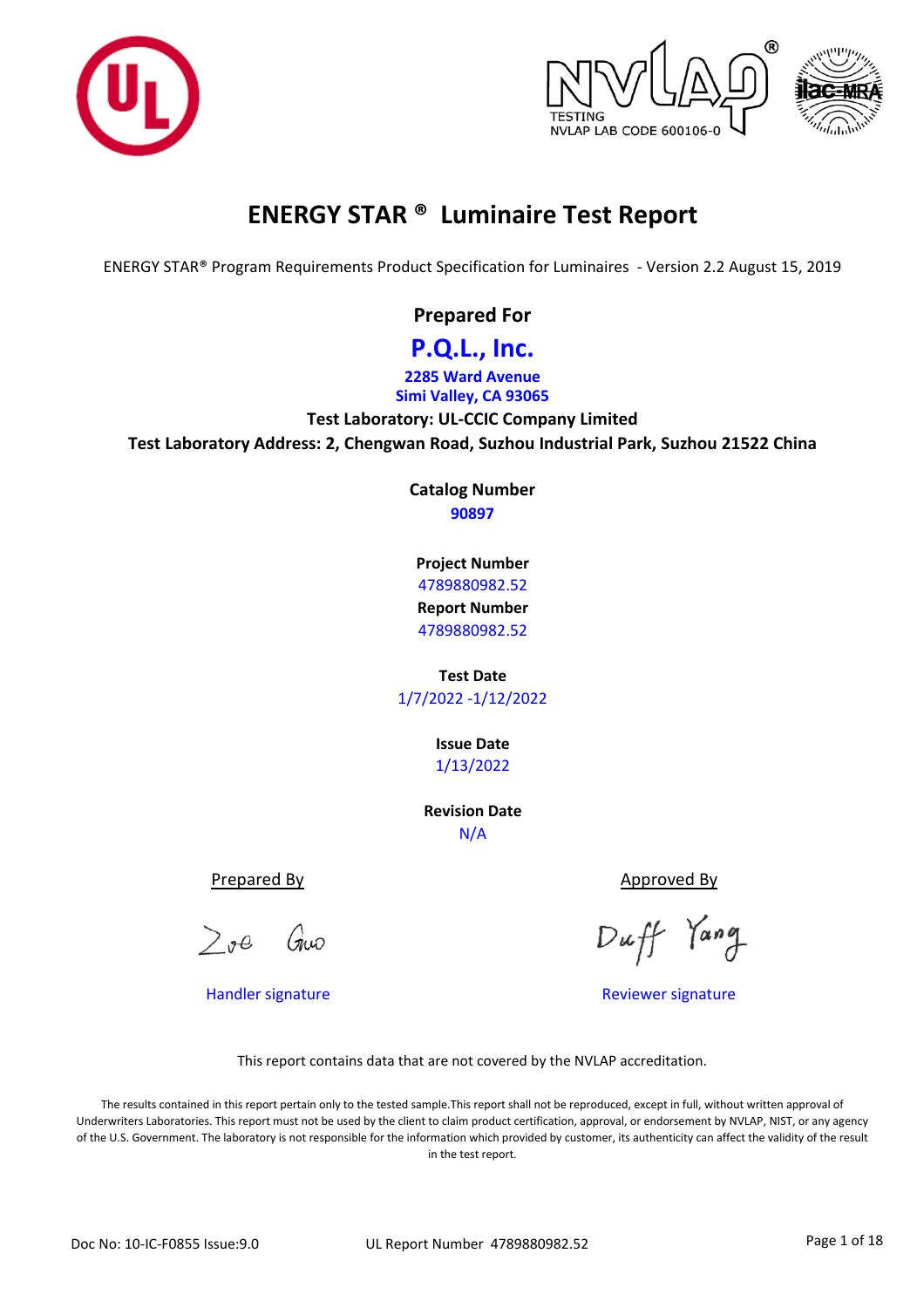



#### **ENERGY STAR® Program Requirements Product Specification for Luminaires - Version 2.2 - Issued 2019-08-15**

| <b>SSL Downlight Retrofit Kits</b>            |                                            |                                                                                                                               |                   |  |  |  |  |
|-----------------------------------------------|--------------------------------------------|-------------------------------------------------------------------------------------------------------------------------------|-------------------|--|--|--|--|
| <b>Requirement Category</b>                   | <b>Test Method</b>                         | Regiurement                                                                                                                   | <b>Test Value</b> |  |  |  |  |
| Efficacy (Im/W)                               | <b>IES LM-79-08</b>                        | Downlights: • Recessed • Surface • Pendant: 55 lm/W,<br>Downlights retrofits: 60lm/w                                          | 73.3              |  |  |  |  |
| Light Output (Im)                             | <b>IES LM-79-08</b>                        | $\leq$ 4.5" aperture: 345 lumens > 4.5" aperture: 575 lumens                                                                  | 695.9             |  |  |  |  |
| <b>Zonal Lumen Density</b>                    | <b>IES LM-79-08</b>                        | For directional luminaires only.                                                                                              | 84.8%             |  |  |  |  |
| CCT (K)                                       | ANSI C78.377-2011                          | fall within the corresponding 7-step chromaticity<br>quadrangles                                                              | 2696              |  |  |  |  |
| <b>CRI</b>                                    | IES LM-79-08, CIE 13.3-1995                | $Ra \geq 90$                                                                                                                  | 91                |  |  |  |  |
| R9                                            | IES LM-79-08, CIE 13.3-1996                | R9 > 0                                                                                                                        | 46                |  |  |  |  |
| <b>Color Angular Uniformity</b>               | IES LM-79-08, CIE 15: 2004                 | $\leq$ 0.006 on the CIE 1976 (u',v') diagram                                                                                  | 0.002             |  |  |  |  |
| Lumen Maintenance & Light Source Life (hours) | N/A                                        | $L70 \geq 25,000$ hours for indoor;<br>L70 $\geq$ 35,000 hours for outdoor;<br>$L70 \geq 50,000$ h for inseparable luminaires | 50000             |  |  |  |  |
| lColor Maintenance                            | <b>IES LM-84-14</b>                        | $\leq$ 0.007 on the CIE 1976 (u',v') diagram                                                                                  | 0.003             |  |  |  |  |
| <b>Source Start Time (ms)</b>                 | <b>ENERGY STAR Start Time Test Method</b>  | 1 s for connected luminaires;<br>750 ms for other luminaires.                                                                 | 43.76             |  |  |  |  |
| Source Run-Up Time (s)                        | <b>ENERGY STAR Run Up Time Test Method</b> | $\leq$ 45 seconds                                                                                                             | N/A               |  |  |  |  |
| <b>IPower Factor</b>                          | C82.77-10:2014                             | power ≤ 5 watts: PF ≥ 0.5; power >= 5 watts: PF ≥ 0.7                                                                         | 0.9494            |  |  |  |  |
| <b>Transient Protection</b>                   | IEEE C62.41.2-2002                         | <b>Survival</b>                                                                                                               | Survival          |  |  |  |  |
| <b>Standby Power Consumption (W)</b>          | IEC 62301 ED.2.0 B                         | Shall not draw power in the off state.                                                                                        | N/A               |  |  |  |  |
| Operating Frequency (Hz)*                     | N/A                                        | Frequency $\geq$ 120 Hz                                                                                                       | 120.8             |  |  |  |  |

\* The data are not covered by the NVLAP accreditation.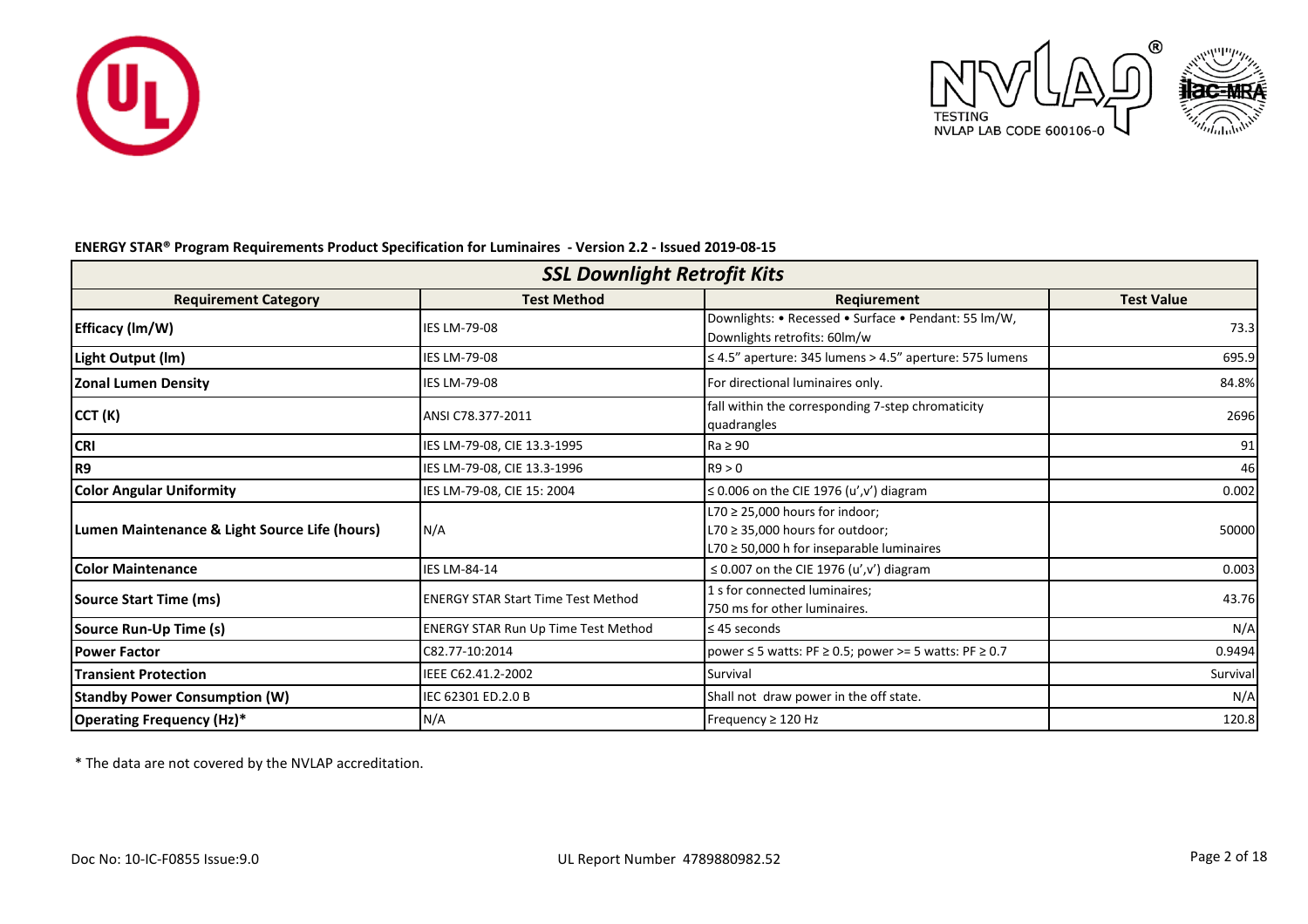



# **Test Summary (Cont'd)**

| <b>Requirement Category</b>                            | <b>Test Method</b>                    | Regiurement                                                          | <b>Test Value</b> |
|--------------------------------------------------------|---------------------------------------|----------------------------------------------------------------------|-------------------|
| <b>Flicker: Short Term Flicker Indicator (Pst)*</b>    | NEMA 77-2017                          | Optional: meet NEMA 77-2017 for temporal light<br>modulation limits. | 0.868             |
| <b>Flicker: Stroboscopic Visibility Measure (SVM)*</b> | NEMA 77-2017                          | Optional: meet NEMA 77-2017 for temporal light<br>modulation limits. | 1.055             |
| <b>Light Source Replaceability</b>                     | N/A                                   | Fluorescent & Directional LED luminaire                              | N/A               |
| LED Tc Temperature ( <sup>°</sup> C)                   | ANSI/UL 1598:2008<br>ANSI/UL 153-2002 | Within the highest test temperature in LM-80 report                  | 69.4              |
| Driver Case Temperature (°C)                           | ANSI/UL 1598:2008<br>ANSI/UL 153-2002 | $\leq$ TMPC marked on the the driver                                 | 57.4              |
| <b>Recessed Downlight Thermal Performance</b>          | N/A                                   | Insulation contact & Airtight construction                           | Type IC           |
| <b>SAFETY REQUIREMENTS for luminaire and driver</b>    | UL Safety standards                   | Safety documentation                                                 | Vatidated         |
| <b>Dimming: Range (Minimum)</b>                        | N/A                                   | ≤20%                                                                 | 14.2%             |
| Dimming: Noice*                                        | N/A                                   | 24dBA at 1 meter                                                     | 18.2              |
| Labeling & Packaging                                   | N/A                                   | Relevant document                                                    | N/A               |
| <b>WARRANTY REQUIREMENTS</b>                           | N/A                                   | no less than 3 years                                                 |                   |
| <b>Lighting Toxics Reduction Requirements</b>          | N/A                                   | <b>Relevant Documentations</b>                                       | N/A               |

\* The data are not covered by the NVLAP accreditation.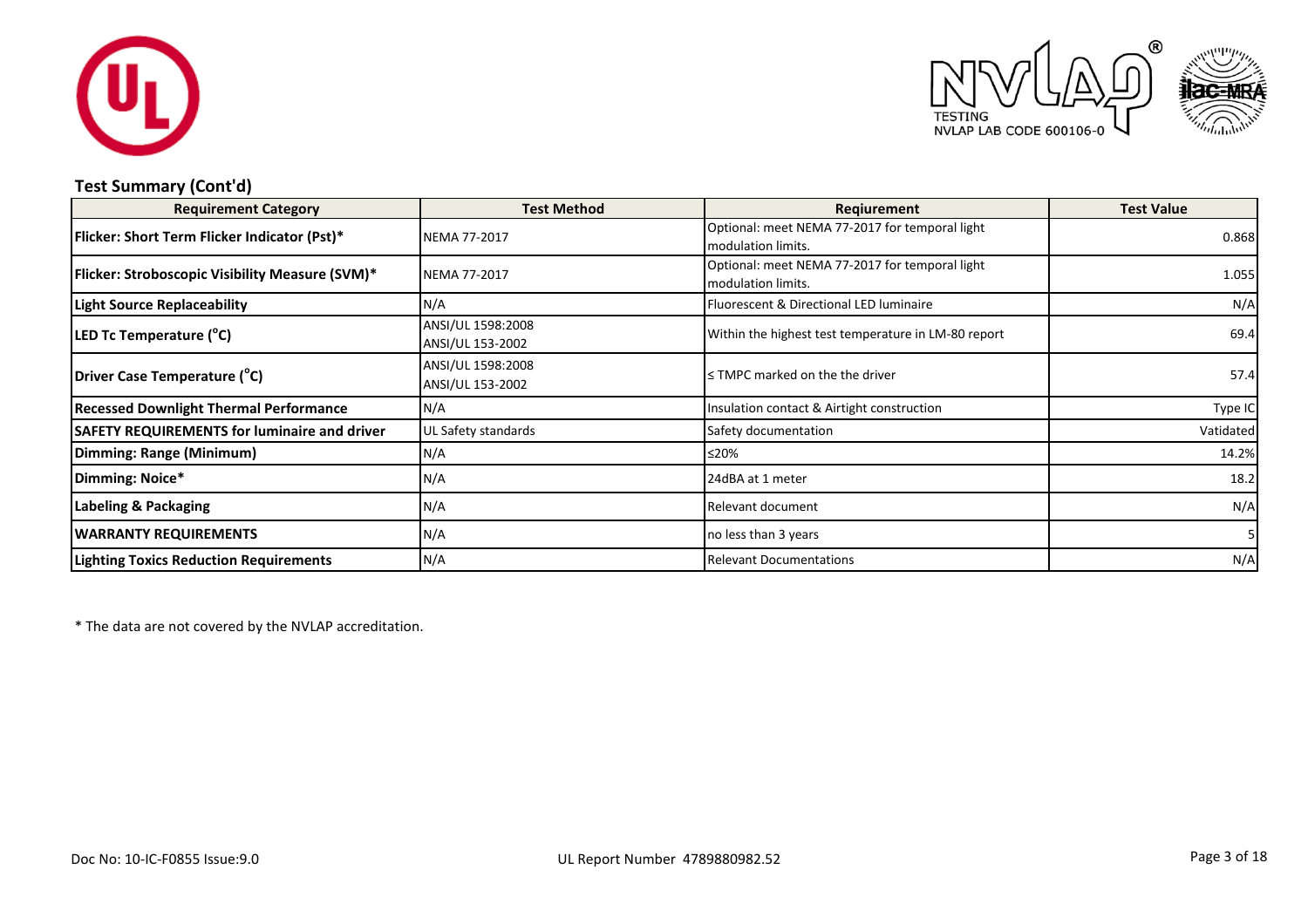

![](_page_3_Picture_1.jpeg)

#### **Test List**

Sample Receive Date: 2022/1/7

| <b>Test Item</b> | Test                                 | <b>Test Date</b> | <b>Test Model</b> | <b>Equipment ID.</b> | <b>Tests Conducted By</b> |
|------------------|--------------------------------------|------------------|-------------------|----------------------|---------------------------|
|                  | <b>Integrating Sphere Test</b>       | 1/7/2022         | 90897             | N/A                  | Zoe Guo                   |
|                  | Goniophotometer Test                 | 1/7/2022         | 90897             | N/A                  | Zoe Guo                   |
| 3                | <b>Color Angular Uniformity</b>      | 1/7/2022         | 90897             | N/A                  | Zoe Guo                   |
| 4                | Source Start Time & Run-Up time      | 1/11/2022        | 90897             | N/A                  | Zoe Guo                   |
|                  | <b>Operating Frequency Test</b>      | 1/11/2022        | 90897             | N/A                  | Zoe Guo                   |
| 6                | <b>Transient Protection Test</b>     | 1/11/2022        | 90897             | N/A                  | Zoe Guo                   |
|                  | <b>Standby Power Consumption</b>     | N/A              | N/A               | N/A                  | N/A                       |
| 8                | <b>Flicker Test</b>                  | 1/11/2022        | 90897             | N/A                  | Zoe Guo                   |
| 9                | <b>Dimming Test</b>                  | 1/11/2022        | 90897             | N/A                  | Zoe Guo                   |
| 10               | In-Situ Temperature Measurement Test | 1/12/2022        | 90897             | N/A                  | Zoe Guo                   |

# **Remark** (if any)

1. UL test equipment information is recorded on Meter Use in UL's Aurora database.

2. The accuracy method decision rule is applied when the compliance or verdict is made to the results of this report.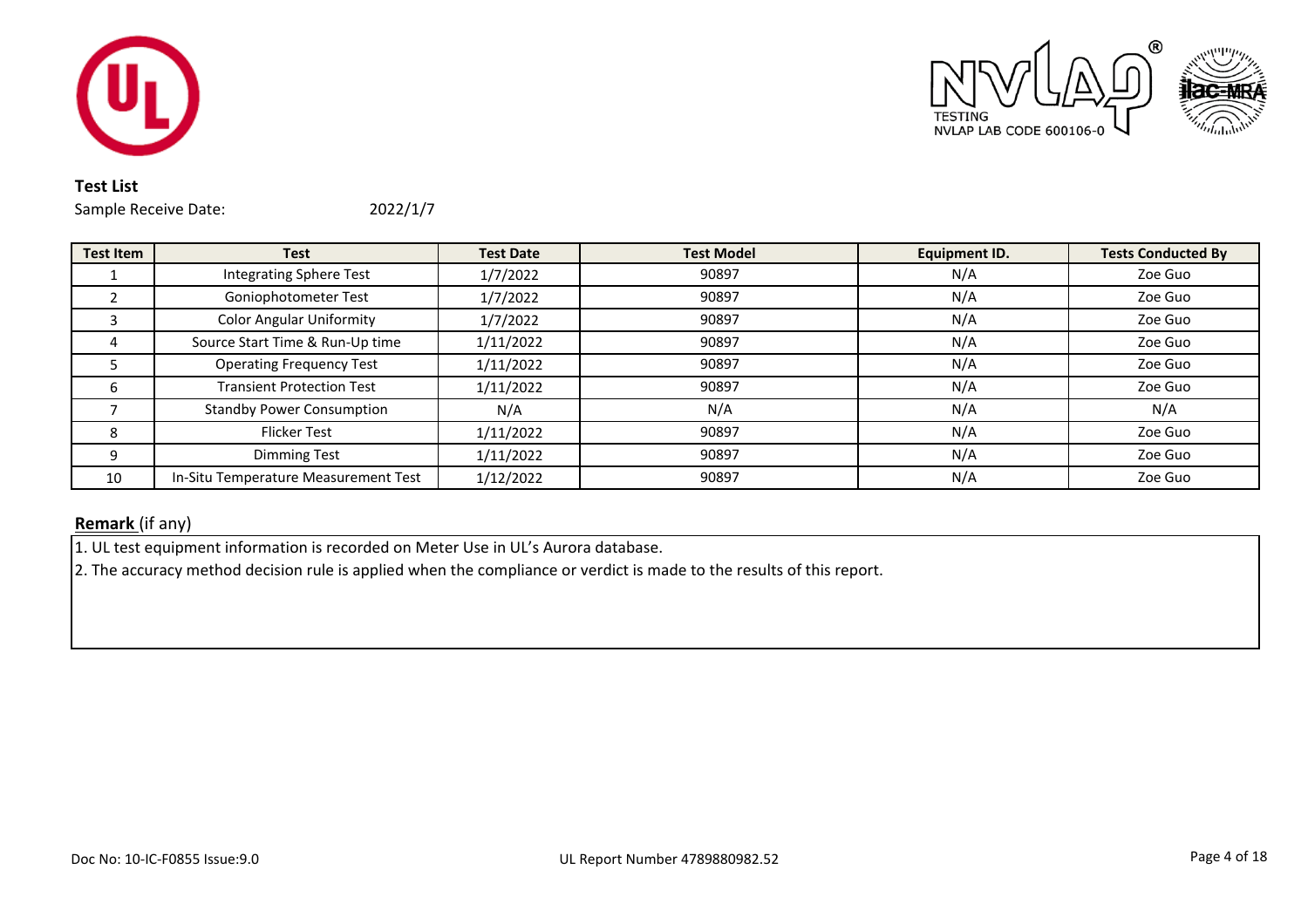![](_page_4_Picture_0.jpeg)

![](_page_4_Picture_1.jpeg)

![](_page_4_Picture_2.jpeg)

#### **Production Description**

Luminaire Description: SSL Downlight Retrofit Kits Lighting Source: 9.2835W3V32F-S02

LED Driver: 90897

Electrical Parameter: 120VAc,50/60Hz

Family model: 90897

**The Product is color tunable and dimmable. The CCT can be 2700k, 3000K, 3500K, 4000K, 5000K;**

**Least Efficient white light setting and Default setting are 2700K, Most Consumptive white light setting is 5000K.** 

![](_page_4_Picture_10.jpeg)

#### **Photos of Luminaire Characteristics**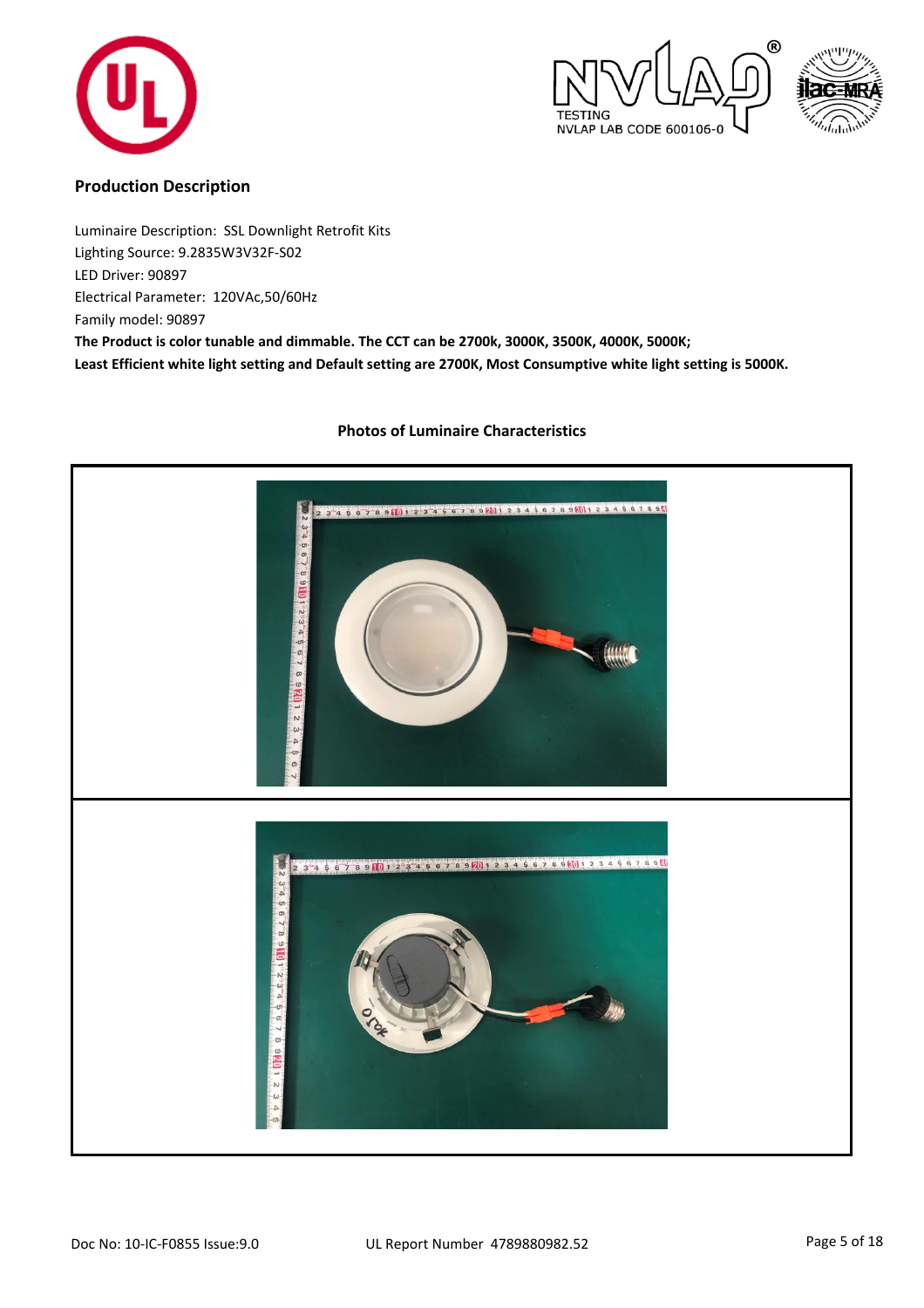![](_page_5_Picture_0.jpeg)

![](_page_5_Picture_1.jpeg)

#### **Integrating Sphere Test**

| Model No.                  | 90897 | Sample ID.                            | 1110502<br>4410505 | $10 -$               | $\sim$ $-$ |
|----------------------------|-------|---------------------------------------|--------------------|----------------------|------------|
| <b>Opreate time (Min.)</b> | JU.   | .<br><b>Stabilization time (Min.)</b> | . .                | <b>Temperature (</b> | -. ت       |

#### **Test Method**

1.The sample was tested according to the IES LM-79-2008, and the product is assume to be brand new without seasoning.

2.Photometric parameters were measured using an integrating sphere, a spectroradiometer and software. The ambient temperature condition inside the sphere was maintained at 25 °C ± 1 °C. The reference standard lamp is rated current 2.679A omni-directional Incandescent lamp and was calibrated by National Institute of Metrology P.R.China.

3. The sample measurements were made using a spectroradiometer connected by a fiber optic cable and detector through the detector port of the integrating sphere. Coating reflectance

of the integrating sphere was 90% to 98%. Photometric measurement conditions was using 4π geometry. The self-absorption factor is applied in the final test result. The sample was operated at rated voltage and was stabilized before measurement. Chromaticity coordinates, correlated color temperature and color rendering index were calculated from the spectral radiant flux measurements taken at 1 nm intervals over the range of 380 to 780 nm.

| <b>Model Number</b> | <b>Orientation</b> | <b>Voltage</b><br>(Vac) | <b>Frequency</b><br>(Hz) | Current (A) | Power (W) | <b>Power Factor</b> | CCT (K) | CRI (Ra)         | R <sub>9</sub>   | <b>Luminous Flux</b><br>(lm) | <b>Luminous Efficacy</b><br>(lm/W) |
|---------------------|--------------------|-------------------------|--------------------------|-------------|-----------|---------------------|---------|------------------|------------------|------------------------------|------------------------------------|
| 90897(2700k)        | Horizontal         | 119.95                  | 59.98                    | 0.0838      | 9.54      | 0.9494              | 2696    | $^{\Omega}$<br>╯ | $\sim$           | 708.8                        | 74.30                              |
| 90897(5000K)        | Horizontal         | 119.93                  | 59.98                    | 0.0839      | 9.56      | 0.9495              | 4953    | 95               | $\sim$ $-$<br>83 | 823.8                        | 86.19                              |

#### **Integrating Sphere Conditions and Results**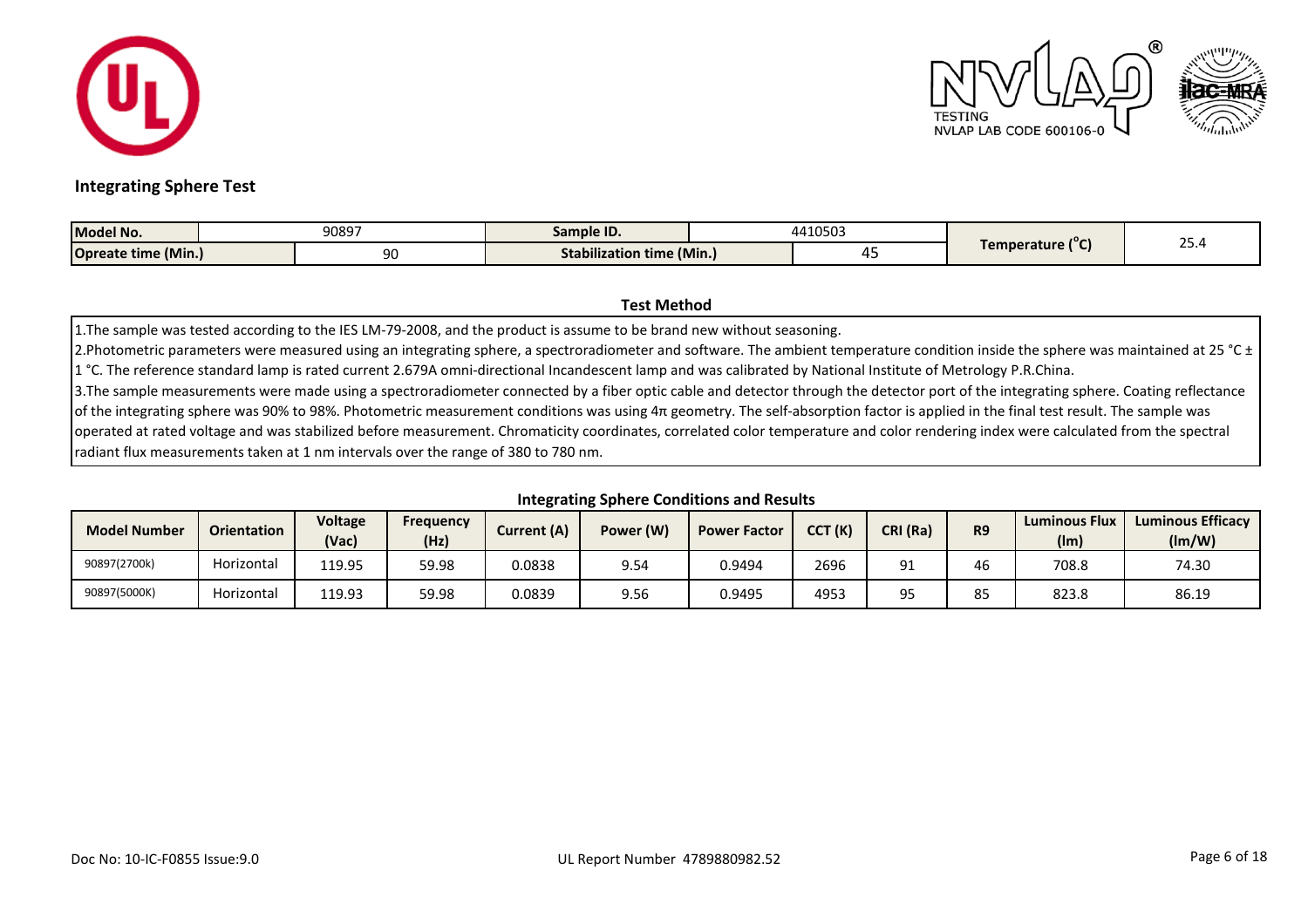![](_page_6_Picture_0.jpeg)

![](_page_6_Picture_1.jpeg)

![](_page_6_Picture_2.jpeg)

#### **Goniophotometer Test**

| <b>Model No.</b> |                            | 90897 | Sample ID.                       | 4410503 |
|------------------|----------------------------|-------|----------------------------------|---------|
|                  | <b>Opreate time (Min.)</b> | 90    | <b>Stabilization time (Min.)</b> | 45      |

#### **Test Method**

1. The sample was tested according to the IES LM-79-2008.

2. Photometric paramters were measured using a type C goniophotometer and software.

3. The ambient temperature shall be maintained at 25° C  $\pm$  1° C, measured at a point not more than 1 m from the sample and at the same height as the sample.

4. The samples were operated at rated voltage and was stabilized before measurement. Luminous flux, luminaire efficacy,

zonal lumen were calculated from the software taken at  $1^{\circ}$  vertical intervals and 22.5 $^{\circ}$  horizontal intervals.

#### **Goniophotometer Test Conditions**

| <b>Temperature</b><br>$(^{\circ}C)$ | Voltage (Vac) | <b>Frequency (Hz)</b> | Current (A) | Power (W) | <b>Power Factor</b> | <b>Orientation</b> |
|-------------------------------------|---------------|-----------------------|-------------|-----------|---------------------|--------------------|
| 24.9                                | 120.03        | 60.00                 | 0.0833      | 9.49      | 0.9495              | Horizontal         |

| <b>Test Results</b>                        |                                 |                             |                        |                                    |                                  |                           |  |  |  |
|--------------------------------------------|---------------------------------|-----------------------------|------------------------|------------------------------------|----------------------------------|---------------------------|--|--|--|
| <b>Flux</b>                                | <b>Zonal Lumen</b>              | <b>Field Angle</b><br>(10%) |                        | <b>Beam Angle</b><br>(50%)         | <b>Luminous</b>                  |                           |  |  |  |
| (lm)                                       | Requirement<br>$(0-60^{\circ})$ | <b>Horizontal Spread</b>    | <b>Vertical Spread</b> | <b>Horizontal</b><br><b>Spread</b> | <b>Vertical</b><br><b>Spread</b> | <b>Efficacy</b><br>(lm/W) |  |  |  |
| 695.9                                      | 84.8%                           | 149.1                       | 148.9                  | 90.6                               | 91                               | 73.3                      |  |  |  |
| <b>Zonal Lumen</b><br><b>Requirement 2</b> |                                 |                             |                        |                                    |                                  |                           |  |  |  |

N/A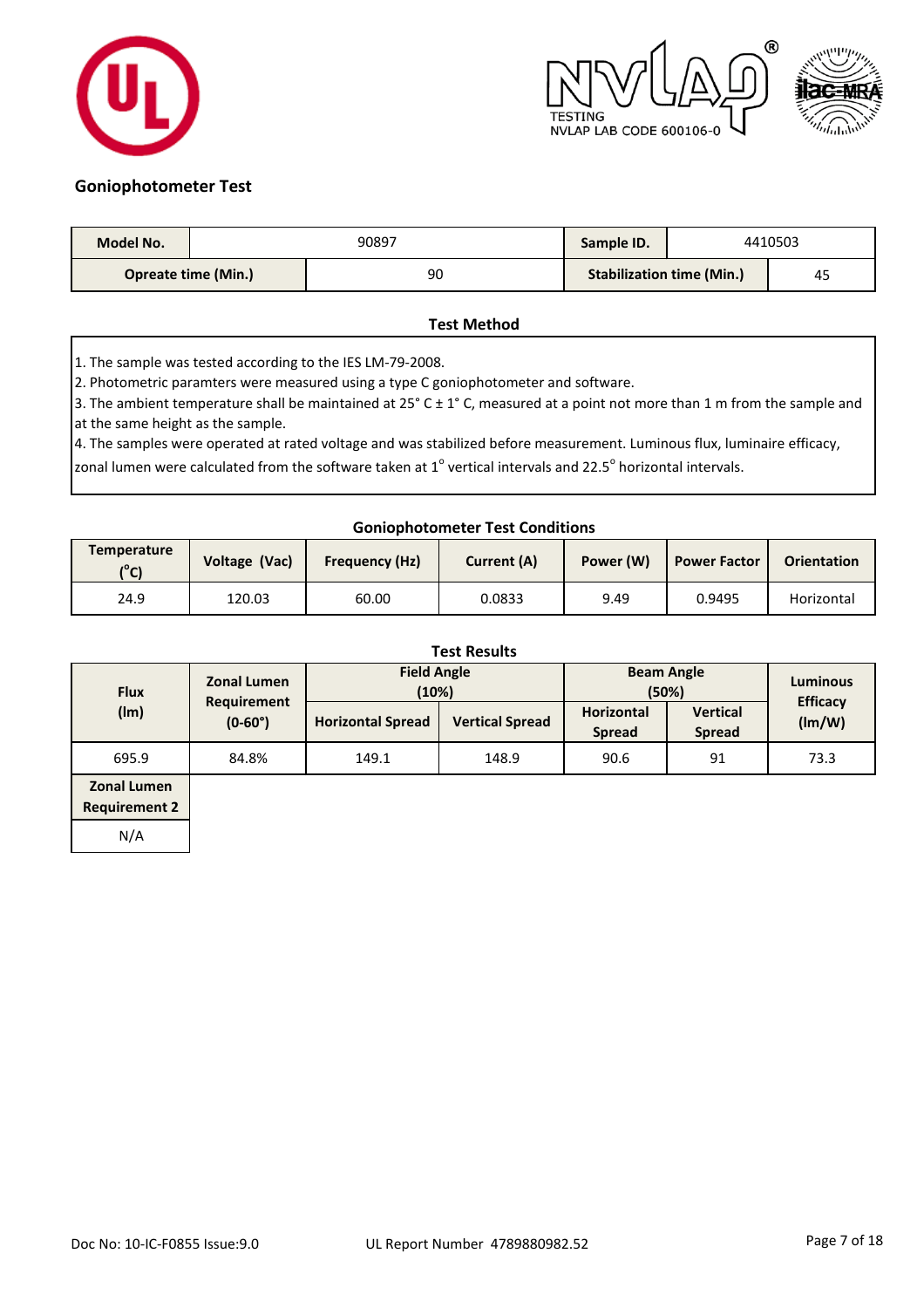![](_page_7_Picture_0.jpeg)

![](_page_7_Picture_1.jpeg)

![](_page_7_Picture_2.jpeg)

# **Goniophotometer Test (Cont'd)**

#### **Light Distribution Curve**

![](_page_7_Figure_5.jpeg)

#### **Isolux Plot**

![](_page_7_Figure_7.jpeg)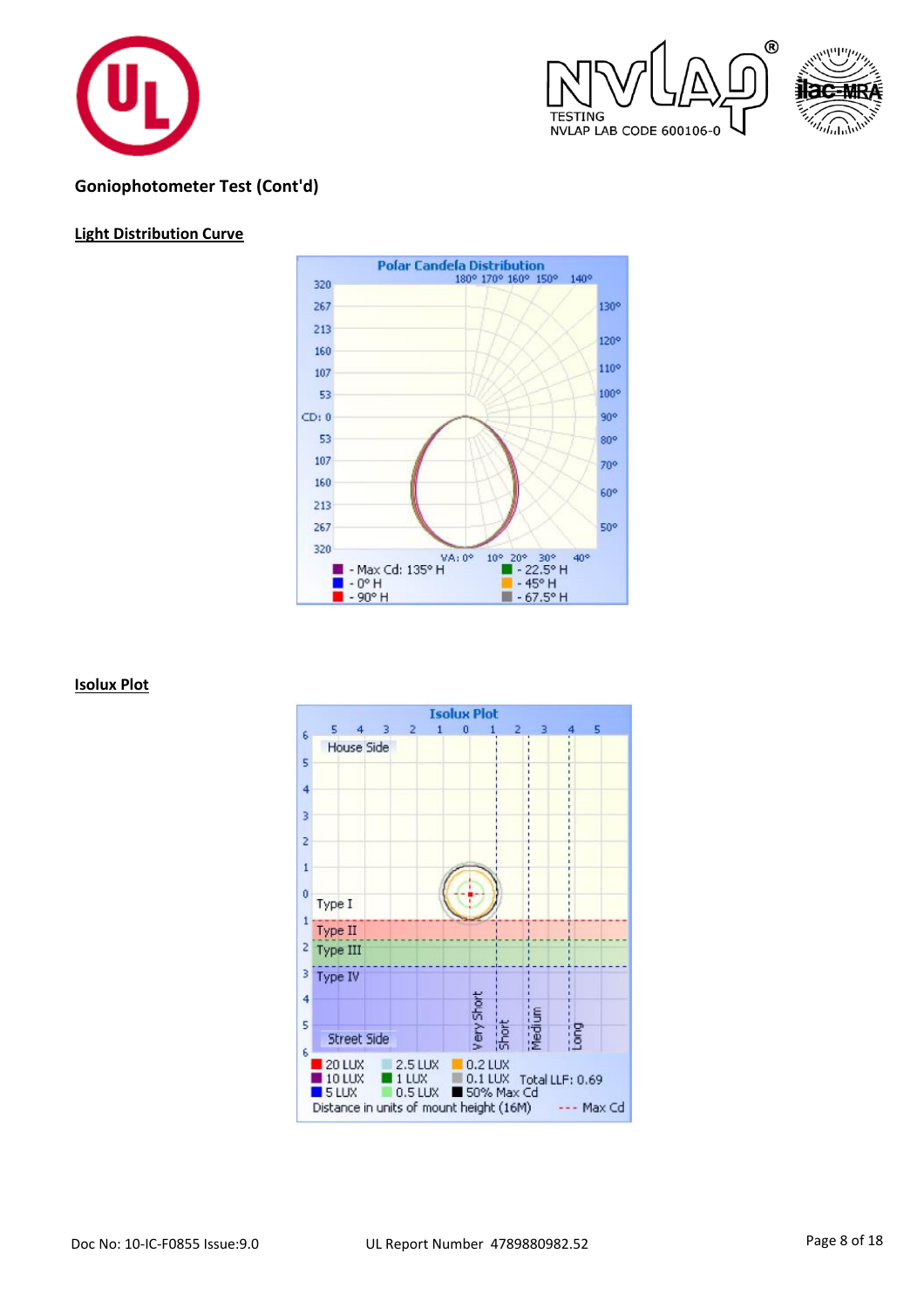![](_page_8_Picture_0.jpeg)

![](_page_8_Picture_1.jpeg)

![](_page_8_Picture_2.jpeg)

# **Goniophotometer Test (Cont'd)**

# **Zonal Lumen Summary**

| <b>Zonal Lumen Summary</b> |       |                    |  |  |  |  |  |  |
|----------------------------|-------|--------------------|--|--|--|--|--|--|
| Zone                       |       | Lumens % Luminaire |  |  |  |  |  |  |
| 0-30                       | 233.8 | 33.6%              |  |  |  |  |  |  |
| $0 - 40$                   | 369.1 | 53%                |  |  |  |  |  |  |
| 0-60                       | 589.9 | 84.8%              |  |  |  |  |  |  |
| 60-90                      | 104.3 | 15%                |  |  |  |  |  |  |
| 70-100                     | 40.4  | 5.8%               |  |  |  |  |  |  |
| 90-120                     | 0.4   | $0.1\%$            |  |  |  |  |  |  |
| 0-90                       | 694.2 | 99.7%              |  |  |  |  |  |  |
| 90-180                     | 1.8   | $0.3\%$            |  |  |  |  |  |  |
| 0-180                      | 695.9 | 100%               |  |  |  |  |  |  |

#### **Lumens Per Zone**

|           | <b>Lumens Per Zone</b> |                |         |     |                |  |  |  |  |
|-----------|------------------------|----------------|---------|-----|----------------|--|--|--|--|
| Zone      |                        | Lumens % Total | Zone    |     | Lumens % Total |  |  |  |  |
| 0-5       | 7.5                    | $1.1\%$        | 90-95   | 0.1 | $0\%$          |  |  |  |  |
| $5 - 10$  | 22.2                   | 3.2%           | 95-100  | 0.1 | 0%             |  |  |  |  |
| $10 - 15$ | 35.7                   | 5.1%           | 100-105 | 0.1 | $0\%$          |  |  |  |  |
| 15-20     | 47.5                   | $6.8\%$        | 105-110 | 0.1 | 0%             |  |  |  |  |
| 20-25     | 57.1                   | 8.2%           | 110-115 | 0.1 | $0\%$          |  |  |  |  |
| 25-30     | 63.9                   | $9.2\%$        | 115-120 | 0.0 | 0%             |  |  |  |  |
| 30-35     | 67.6                   | $9.7\%$        | 120-125 | 0.1 | $0\%$          |  |  |  |  |
| 35-40     | 67.7                   | 9.7%           | 125-130 | 0.1 | 0%             |  |  |  |  |
| 40-45     | 64.6                   | $9.3\%$        | 130-135 | 0.1 | $0\%$          |  |  |  |  |
| 45-50     | 59.4                   | 8.5%           | 135-140 | 0.1 | 0%             |  |  |  |  |
| 50-55     | 52.5                   | 7.5%           | 140-145 | 0.2 | $0\%$          |  |  |  |  |
| 55-60     | 44.3                   | 6.4%           | 145-150 | 0.2 | 0%             |  |  |  |  |
| 60-65     | 36.2                   | 5.2%           | 150-155 | 0.2 | $0\%$          |  |  |  |  |
| 65-70     | 27.8                   | $4.0\%$        | 155-160 | 0.2 | 0%             |  |  |  |  |
| 70-75     | 19.8                   | $2.8\%$        | 160-165 | 0.1 | $0\%$          |  |  |  |  |
| 75-80     | 12.5                   | $1.8\%$        | 165-170 | 0.1 | 0%             |  |  |  |  |
| 80-85     | 6.3                    | $0.9\%$        | 170-175 | 0.1 | $0\%$          |  |  |  |  |
| 85-90     | 1.6                    | $0.2\%$        | 175-180 | 0.0 | $0\%$          |  |  |  |  |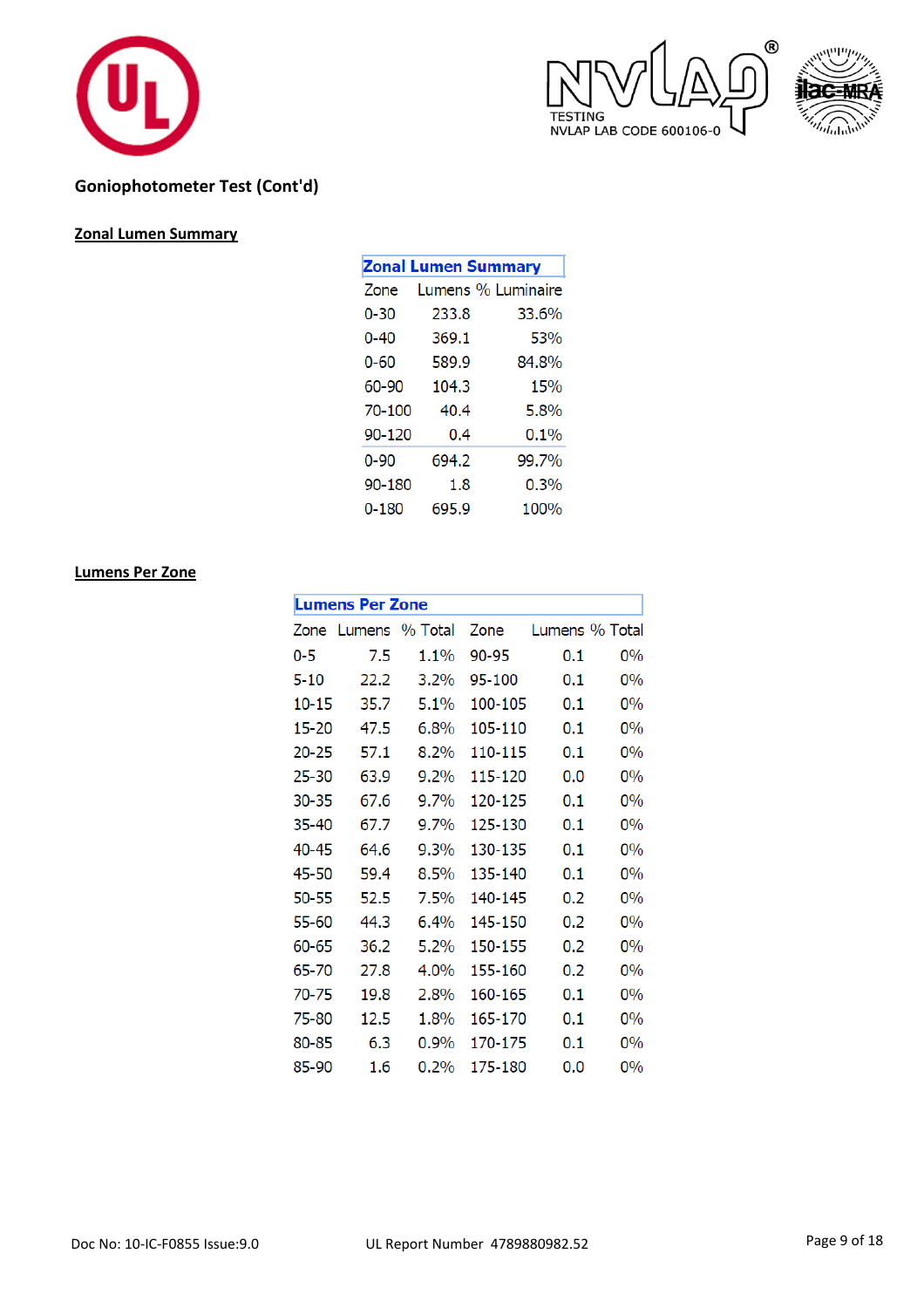![](_page_9_Picture_0.jpeg)

![](_page_9_Picture_1.jpeg)

![](_page_9_Picture_2.jpeg)

#### **Color Angular Uniformity**

| Model No. | 90897 | Sample ID.<br>วam | 4410503<br>. |
|-----------|-------|-------------------|--------------|
|           |       |                   |              |

#### **Test Method**

1. The sample was tested according to the IES LM-79-2008.

2. Photometric paramters were measured using a type C goniophotometer and software.

3. The ambient temperature shall be maintained at  $25^{\circ}$  C  $\pm$  1° C, measured at a point not more than 1 m from the sample and at the same height as the sample.

4. The sample was operated at 120 Volts AC, 60Hz. It was stabilized before measurement was made.Color spatial uniformity was calculated from the software taken at 1° vertical intervals and 90° horizontal intervals.

| <b>Test Results</b>                 |               |                       |             |           |                      |  |  |  |  |
|-------------------------------------|---------------|-----------------------|-------------|-----------|----------------------|--|--|--|--|
| <b>Temperature</b><br>$(^{\circ}C)$ | Voltage (Vac) | <b>Frequency (Hz)</b> | Current (A) | Power (W) | <b>Maximum Au'v'</b> |  |  |  |  |
| 24.9                                | 120.03        | 60.00                 | 0.0833      | 9.49      | 0.002                |  |  |  |  |

![](_page_9_Figure_11.jpeg)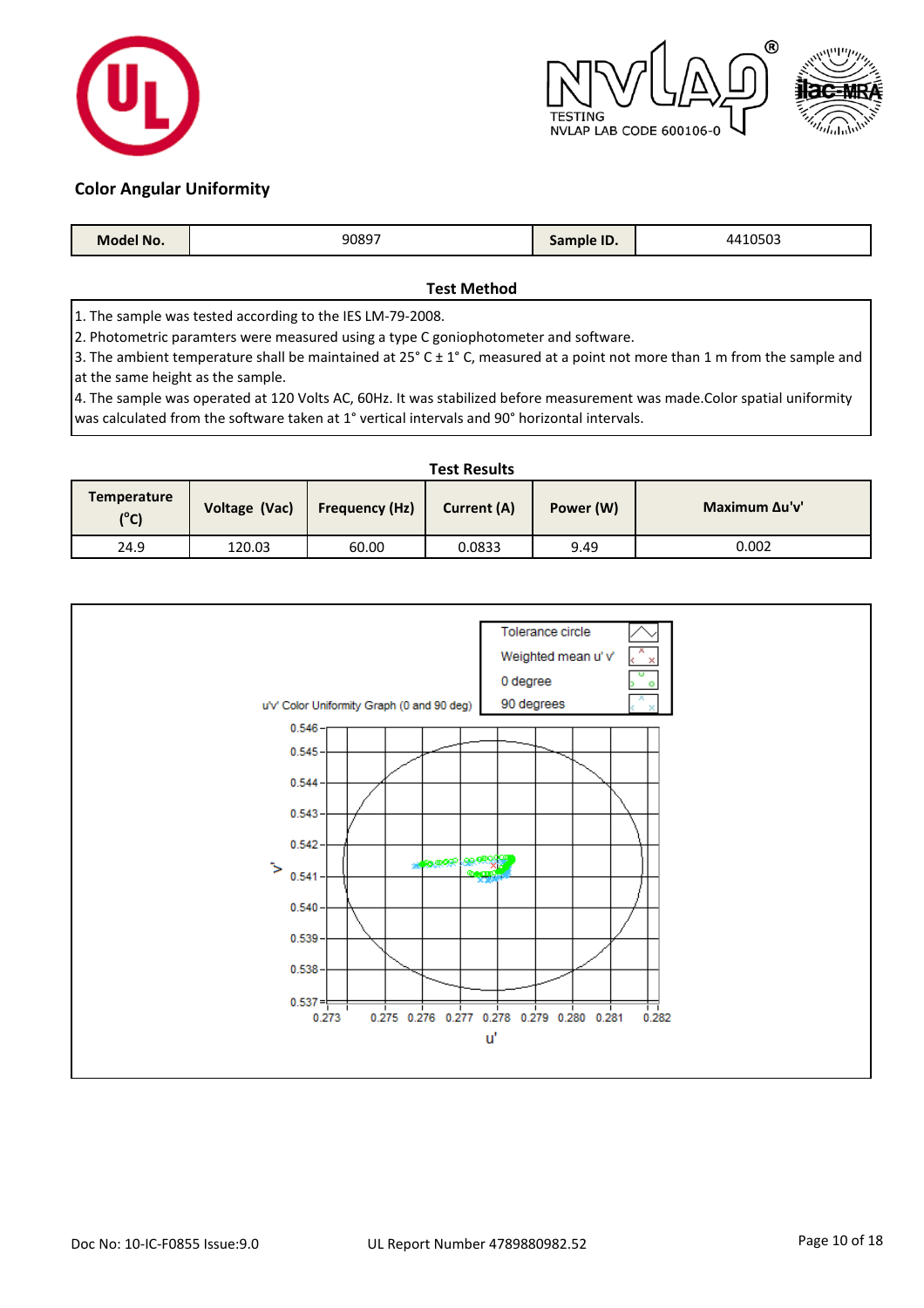![](_page_10_Picture_0.jpeg)

![](_page_10_Picture_1.jpeg)

![](_page_10_Picture_2.jpeg)

#### **Source Start Time & Run-Up time**

|--|

#### **Test Method**

1. The sample was tested according to ENERGY STAR Start Time Test and ENERGY STAR Run-Up Time Test for fluorescent luminaires only.

2.Each test sample was operated in its designated orientation at rated input voltage in a 25 ± 5º C ambient . A photodetector is used to monitor the luminaire light output. Time was recorded when the sample was fully illuminated and reached 90% of stabilized lumen output.

| <b>Test Results</b>        |               |                       |                        |                 |  |  |
|----------------------------|---------------|-----------------------|------------------------|-----------------|--|--|
| <b>Temperature</b><br>(°C) | Voltage (Vac) | <b>Frequency (Hz)</b> | <b>Start Time (ms)</b> | Run-Up time (s) |  |  |
| 24.9                       | 120.05        | 60.00                 | 43.76                  | N/A             |  |  |

![](_page_10_Figure_9.jpeg)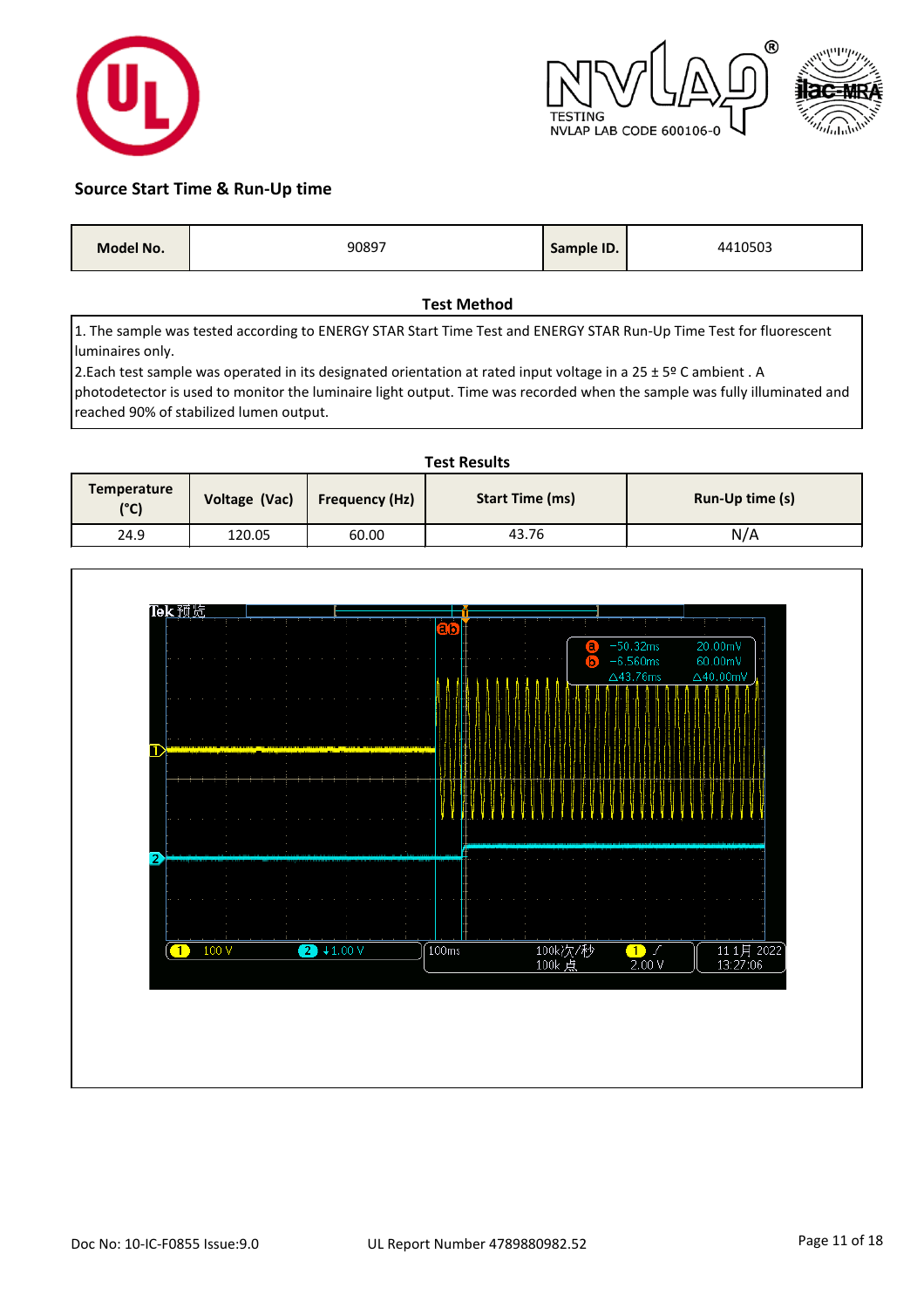![](_page_11_Picture_0.jpeg)

![](_page_11_Picture_1.jpeg)

![](_page_11_Picture_2.jpeg)

# **Operating Frequency Test**

| Model No. | 90897 | Sample ID. | 410503 |
|-----------|-------|------------|--------|
|           |       |            |        |

#### **Test Method**

1. The sample was tested according to ANSI C82.2-2002 for fluorescent luminaires.

2. Each test sample was operated at rated input voltage. Light output waveform shall be measured with a photodetector, transimpedance amplifier and oscilloscope. The AC ripple on the output DC line was measured and recorded by the oscilloscope according to Energy Star directions.

| <b>Test Results</b>        |               |                       |                                 |  |  |  |
|----------------------------|---------------|-----------------------|---------------------------------|--|--|--|
| <b>Temperature</b><br>(°C) | Voltage (Vac) | <b>Frequency (Hz)</b> | <b>Operating Frequency (Hz)</b> |  |  |  |
| 24.9                       | 120.01        | 60                    | 120.8                           |  |  |  |

![](_page_11_Figure_9.jpeg)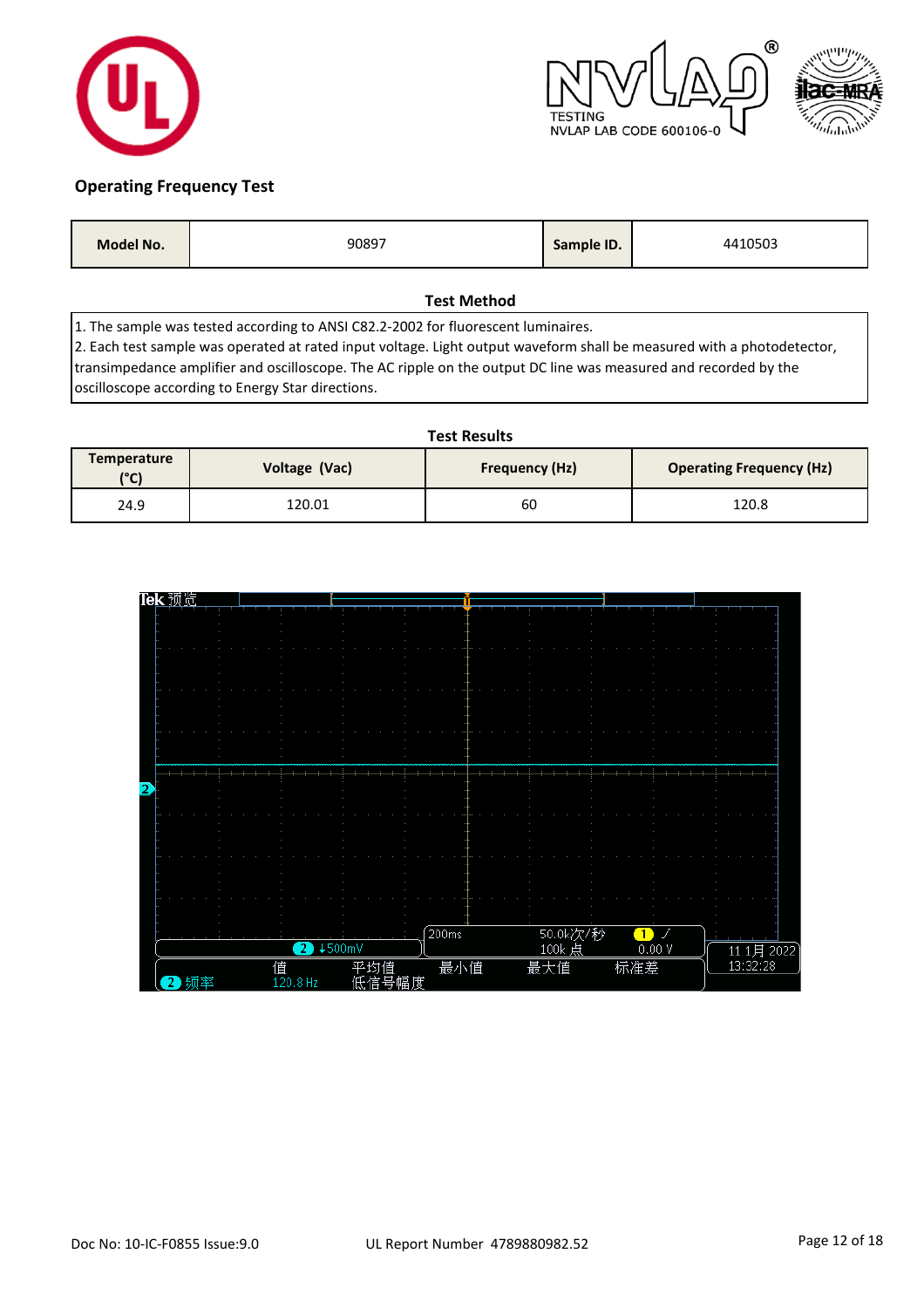![](_page_12_Picture_0.jpeg)

![](_page_12_Picture_1.jpeg)

![](_page_12_Picture_2.jpeg)

#### **Transient Protection Test**

|--|

#### **Test Method**

The transient protection tests at ambient temperature were performed on one sample. Each sample was operated at rated input voltage in the specific orientation during the tests. A Model PSVAGE8000 test system with an 100kHz Ring Wave Module and a Coupler/Decoupler Module was used to generate the 2500 volt ring wave transient strike across the luminaire contacts. Each wave consisted of a 0.5 microsecond rise time. Seven strikes were performed on each sample in accordance with ANSI/IEEE C62.41 (Category A): Recommended Practice on Surge Voltages in Low - Voltage AC Circuits.

#### **Test Results**

| Temperature<br>(°C) | Voltage (Vac) | <b>Frequency (Hz)</b> | <b>After Test - Seven Strikes</b><br>(Survival/Dead) |
|---------------------|---------------|-----------------------|------------------------------------------------------|
| 25.1                | 120.02        | 60                    | Survival                                             |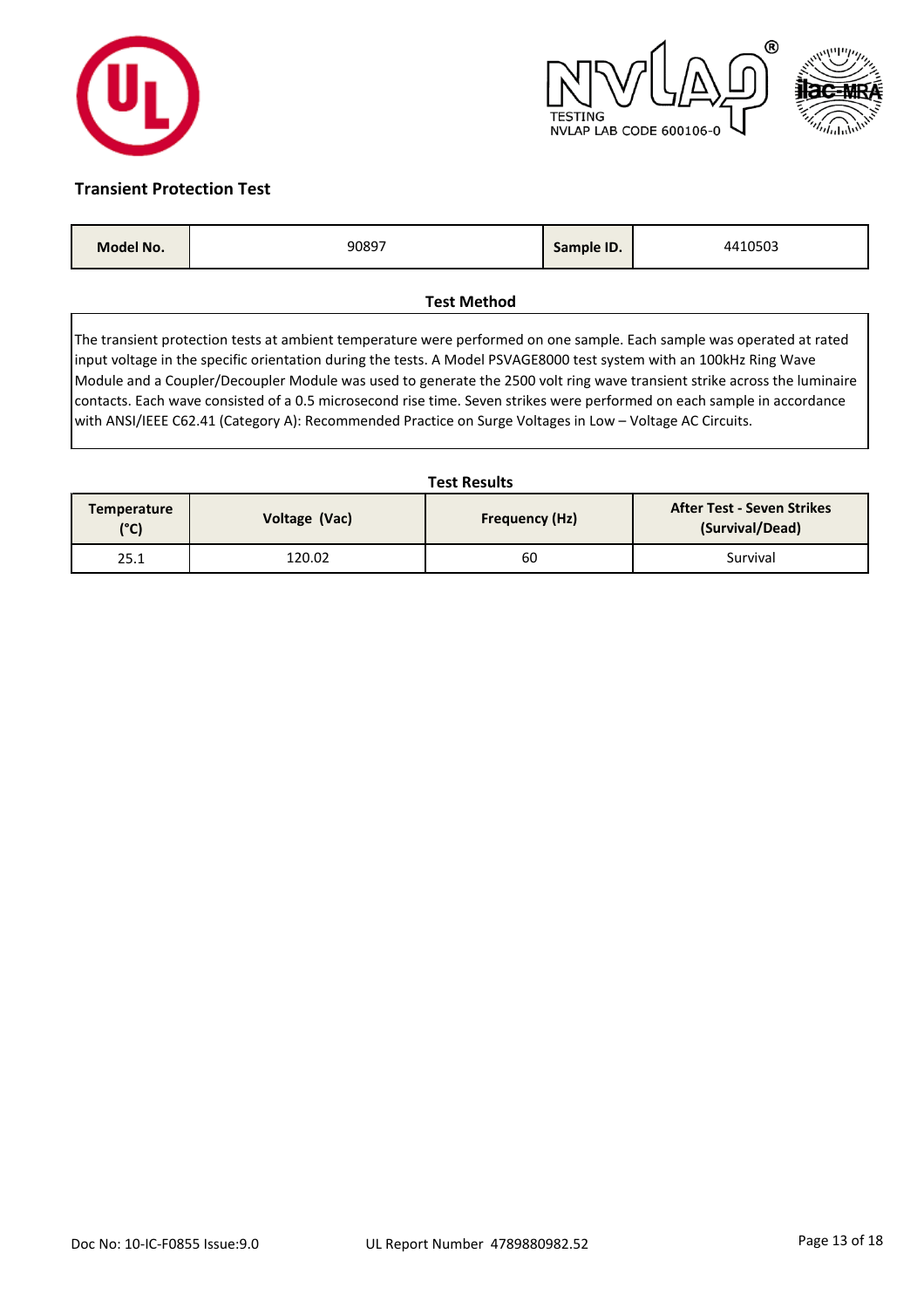![](_page_13_Picture_0.jpeg)

![](_page_13_Picture_1.jpeg)

**Flicker Test**

#### **Dimmer Information**

| Dimmable/Non-dimmable |                     | <b>Dimmer</b> | <b>Dimming Type</b> | <b>Prodcut Model No.</b> | Sample ID | <b>Temperature</b><br>$1^{\circ}$ C |
|-----------------------|---------------------|---------------|---------------------|--------------------------|-----------|-------------------------------------|
| Dimmable              | <b>Manufacture</b>  | LUTRON        |                     | 90897                    | 4410503   | 24.3                                |
|                       | <b>Model Number</b> | <b>DVSTV</b>  | Continuous dimming  |                          |           |                                     |

#### **Test Method**

1. The test was performed using a relative photometry method, according to NEMA 77-2017.

2. The measurement was taken one test sample combined with the dimmers. The sample was tested at the rated electrical parameter, and allowed to stabilize and verify by taking light output measurements every minute with interval 0.00004 seconds and equipment period 2 seconds, until consecutive measurements are no more than 0.5% apart.

| <b>Test Results</b>          |                       |                   |                          |           |                     |                 |                   |       |            |
|------------------------------|-----------------------|-------------------|--------------------------|-----------|---------------------|-----------------|-------------------|-------|------------|
|                              | <b>Test Condition</b> | Input Voltage (V) | <b>Input Current (A)</b> | Power (W) | <b>Power Factor</b> | <b>THDi</b> (%) | Light Output (lx) | Pst   | <b>SVM</b> |
| <b>Dimmable</b>              | Full lighting output  | 120.08            | 0.0869                   | 9.89      | 0.9491              | 22.19           | 712.0             | 0.110 | 0.609      |
|                              | <b>MaxLO</b> (130°)   | 120.04            | 0.0994                   | 9.14      | 0.7857              | 45.17           | 667.0             | 0.131 | 0.790      |
| Non-phase cut<br>(Phase cut) | 50% (90°)             | 120.05            | 0.1061                   | 4.79      | 0.3741              | 114.9           | 335.0             | 0.352 | 1.055      |
|                              | MinLO $(40^{\circ})$  | 120.07            | 0.0789                   | 1.74      | 0.1827              | 191.3           | 101.1             | 0.868 | 0.853      |
| <b>Maximum Reading</b>       |                       |                   |                          |           |                     |                 | 0.868             | 1.055 |            |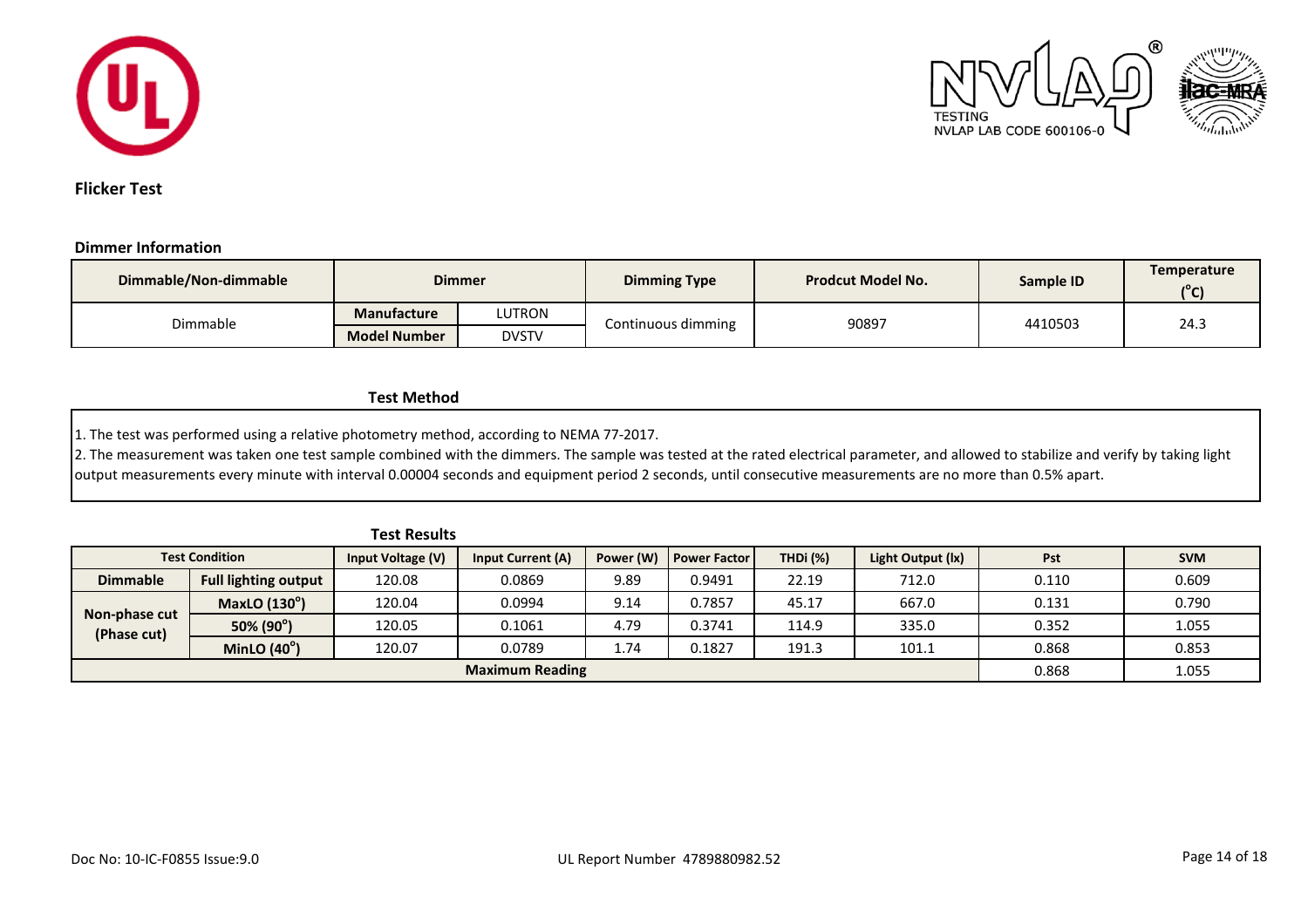![](_page_14_Picture_0.jpeg)

![](_page_14_Picture_1.jpeg)

![](_page_14_Picture_2.jpeg)

### **Dimming Test**

| Model No. | 90897 | Sample ID. | 4410503 |
|-----------|-------|------------|---------|
|-----------|-------|------------|---------|

#### **Dimmer Information**

| <b>Manufacture</b>            | LUTRON | <b>Model Number</b>          | <b>DVSTV</b> |
|-------------------------------|--------|------------------------------|--------------|
| Rated for CFL /<br><b>LED</b> | N/A    | <b>Technology / Features</b> | N/A          |

#### **Test Method**

1. The test was performed using a relative photometry method, according to ENERGY STAR Recommended Practice - Light Output on a Dimmer and ENERGY STAR® Recommended Practice - Noise.

2. The measurement was taken one test sample combined with the dimmers. The sample was tested at the rated electrical parameter, and allowed to stabilize and verify by taking light output measurements every minute, until consecutive measurements are no more than 0.5% apart.

3. The noise test shall be conducted on sample in the sound chamber with one microphone. The microphoe was located in six position to get the peak noise.

| <b>Test Results</b>                 |                                             |                                               |                                        |                             |                                                    |                                                    |  |
|-------------------------------------|---------------------------------------------|-----------------------------------------------|----------------------------------------|-----------------------------|----------------------------------------------------|----------------------------------------------------|--|
| <b>Temperature</b><br>$(^{\circ}C)$ | Voltage (Vac)                               | <b>Frequency (Hz)</b>                         | <b>Baseline Light Output</b><br>(1x)   |                             | <b>Maximum Light</b><br>Output<br>(1x)             | <b>Minimum Light</b><br>Output<br>(1x)             |  |
| 24.3                                | 120.05                                      | 60                                            | 712.0                                  |                             | 667.0                                              | 101.10                                             |  |
| <b>Ambient Sound</b><br>(dBA)       | <b>Peak Noise at</b><br><b>BLO</b><br>(dBA) | <b>Peak Noise at</b><br><b>MaxLO</b><br>(dBA) | Peak Noise at<br><b>MinLO</b><br>(dBA) | <b>Position</b><br>(degree) | <b>Maximum Light</b><br><b>Output Ratio</b><br>(%) | <b>Minimum Light</b><br><b>Output Ratio</b><br>(%) |  |
| 18.2                                | 18.0                                        | 18.2                                          | 18.1                                   | 0                           | 93.68                                              | 14.20                                              |  |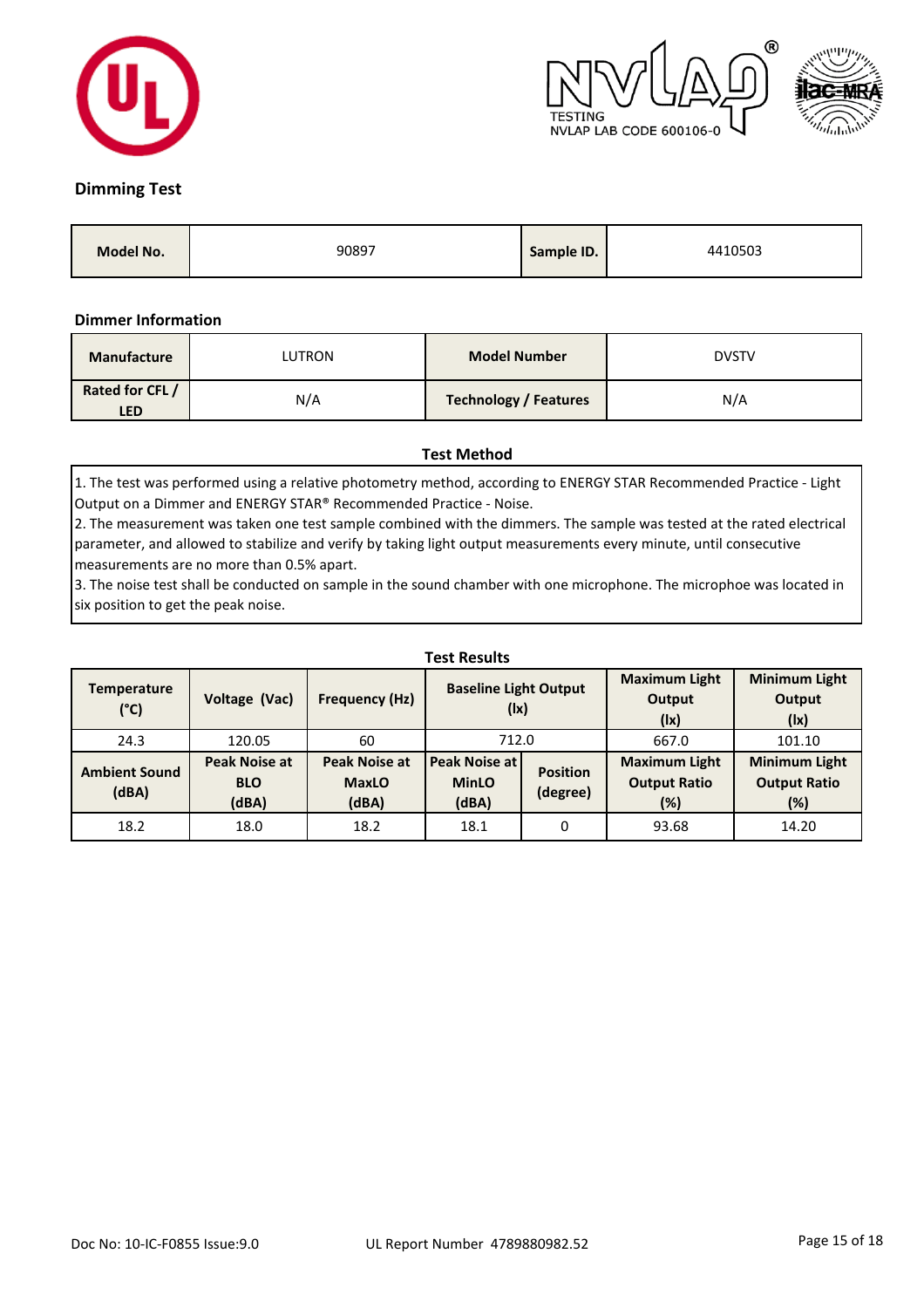![](_page_15_Picture_0.jpeg)

![](_page_15_Picture_1.jpeg)

#### **In-Situ Temperature Measurement Test**

| <b>Model No.</b>   | 90897 | Sample ID. | 4410503 |  |  |
|--------------------|-------|------------|---------|--|--|
| <b>Test Method</b> |       |            |         |  |  |

1. In-Situ Temperature Measurement Test is conducted according to the UL 1598-2008, Section 14.

2. The testing was conducted in a room with ambient temperature of 25 °C ± 5 °C. The apparatus construction followed those described in UL1598-2008 for normal temperature testing. Thermocouples were placed on the LED package in the locations indicated by LM-80 report.

Thermocouples were placed on the LED driver case in the locations specified by the manufacture if necessary. The temperature was recorded after the lamp was operated by 7.5 hours.

3.The data and photos in LM-80 test report is provided by the customer/ The data and photos in driver specification is provided by the customer.

| <b>In-Situ Temperature Measurement Test Conditions</b> |               |                |             |           |                     |                    |  |  |
|--------------------------------------------------------|---------------|----------------|-------------|-----------|---------------------|--------------------|--|--|
| <b>Temperature</b>                                     | Voltage (Vac) | Frequency (Hz) | Current (A) | Power (W) | <b>Power Factor</b> | <b>Orientation</b> |  |  |
| 25.2                                                   | 120.03        | 60.00          | 0.0833      | 9.49      | 0.9495              | Horizontal         |  |  |

| <b>Test Results</b>                    |                                           |                                                |                                             |                                   |                        |                        |  |  |
|----------------------------------------|-------------------------------------------|------------------------------------------------|---------------------------------------------|-----------------------------------|------------------------|------------------------|--|--|
| <b>Thermocouple</b><br><b>Location</b> | <b>Measured</b><br><b>Current</b><br>(mA) | <b>Temperature for Lighting source</b><br>(°C) |                                             | <b>LED Model</b>                  | <b>LM-80 Limit</b>     | <b>LM-80 Limit</b>     |  |  |
|                                        |                                           | <b>Test result</b>                             | Test result (Correct<br>to 25 $^{\circ}$ C) | <b>Number</b>                     | <b>Current</b><br>(mA) | Temp.<br>$(^{\circ}C)$ |  |  |
| <b>TMP of LEDs</b>                     | 75                                        | 69.6                                           | 69.4                                        | 9.2835W3V32F-<br>S <sub>0</sub> 2 | 150                    | 105                    |  |  |
| Ambient<br>temperature                 | N/A                                       | 25.2                                           | 25.0                                        |                                   |                        |                        |  |  |

|                              | <b>Temperature for LED driver</b><br>(°C) |                                                     | <b>LED driver Model Number</b> | <b>LED Driver Tc</b>   |
|------------------------------|-------------------------------------------|-----------------------------------------------------|--------------------------------|------------------------|
| <b>Thermocouple Location</b> | <b>Test result</b>                        | <b>Test result (Correct)</b><br>to 25 $^{\circ}$ C) |                                | Temp.<br>$(^{\circ}C)$ |
| <b>TMP of LED drivers</b>    | 57.6                                      | 57.4                                                | 90897                          | 125                    |
| <b>Ambient temperature</b>   | 25.2                                      | 25.0                                                |                                |                        |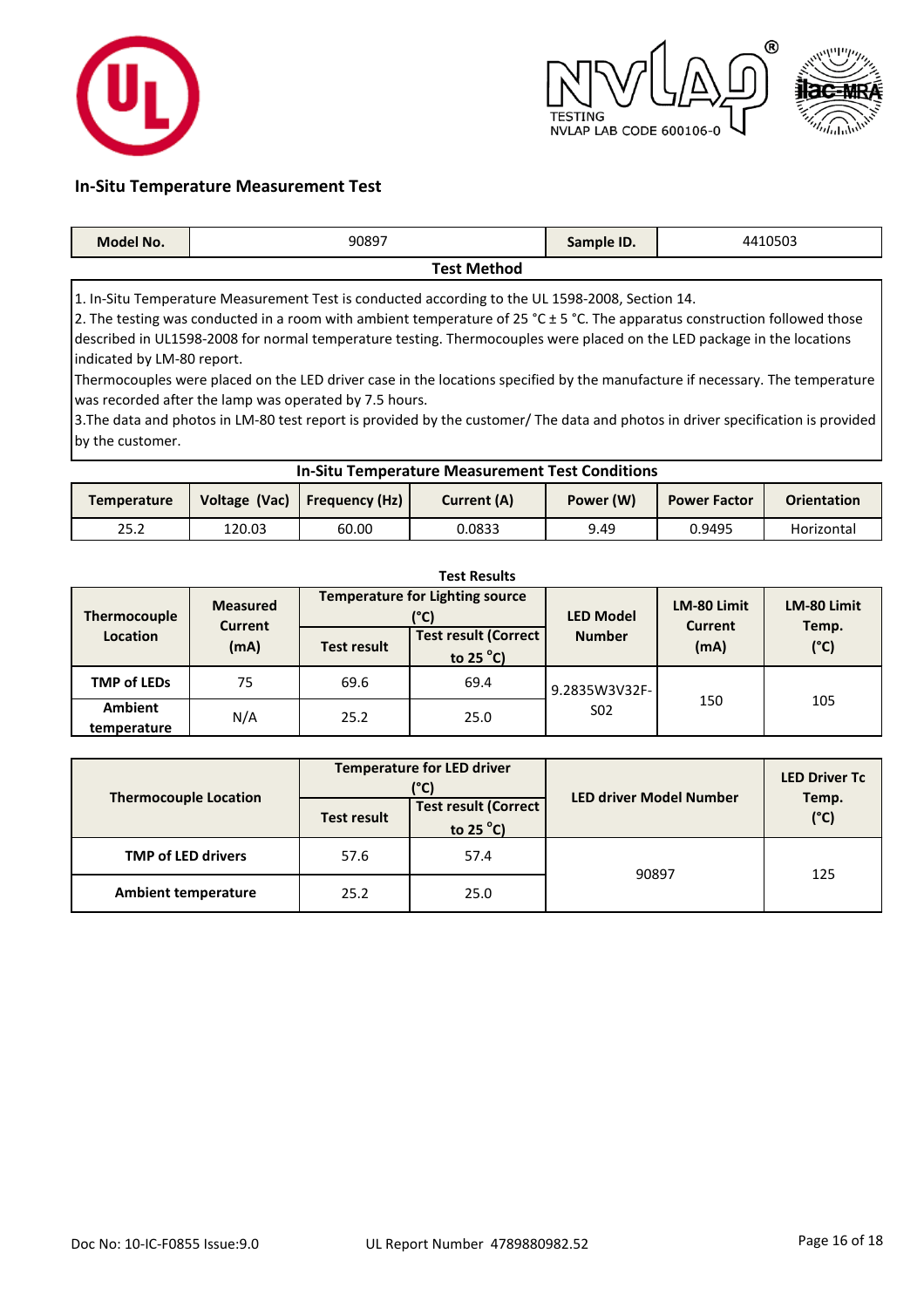![](_page_16_Picture_0.jpeg)

![](_page_16_Picture_1.jpeg)

![](_page_16_Picture_2.jpeg)

# **In-Situ Temperature Measurement Test (Cont'd)**

# **Test Photos for LEDs**

![](_page_16_Picture_5.jpeg)

# **Test Photos for LED Drivers**

![](_page_16_Picture_7.jpeg)